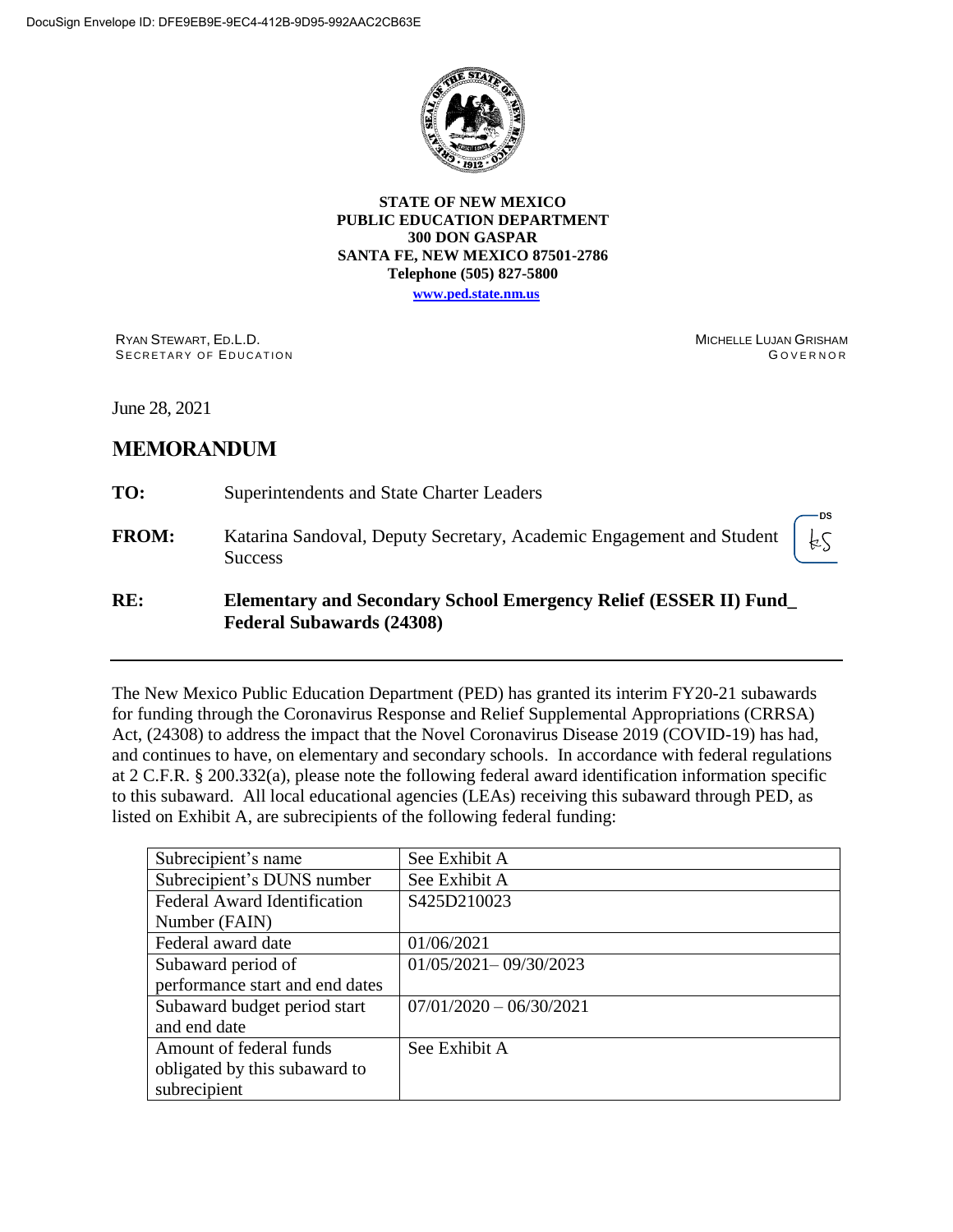ESSER II Awards June 28, 2021 Page **2** of **3**

| Total amount of federal funds<br>obligated to subrecipient | See Exhibit A                                          |
|------------------------------------------------------------|--------------------------------------------------------|
| including current financial                                |                                                        |
| obligation                                                 |                                                        |
| <b>Total amount of the federal</b>                         | See Exhibit A                                          |
| award committed to                                         |                                                        |
| subrecipient                                               |                                                        |
| Federal award project                                      | Elementary and Secondary School Emergency Relief       |
| description, as required to be                             | Fund                                                   |
| responsive to the Federal                                  |                                                        |
| Funding Accountability and                                 |                                                        |
| Transparency Act (FFATA)                                   |                                                        |
| Federal awarding agency                                    | United States Department of Education                  |
| Contact information for                                    | Frank T. Brogan, Assistant Secretary                   |
| awarding official                                          | 400 Maryland Ave., SW                                  |
|                                                            | Washington, DC 20202                                   |
|                                                            | $(202)$ 401-0113                                       |
| CFDA number and name                                       | 84.425D Education Stabilization Fund                   |
| Research and development                                   | N <sub>0</sub>                                         |
| $(R&D)$ award $(Yes/No)$                                   |                                                        |
| Indirect cost rate for federal                             | https://webnew.ped.state.nm.us/bureaus/administrative- |
| award                                                      | services/accounting/                                   |

The following requirements apply to this subaward:

- 2 C.F.R. Part 200: Uniform Administrative Requirements, Cost Principles, and Audit Requirements for Federal Awards<sup>1</sup>
- 2 C.F.R. Part 3474: Uniform Administrative Requirements, Cost Principles, and Audit Requirements for Federal Awards
- 2 C.F.R. Part 3485: Non-procurement Debarment and Suspension

#### *Reporting Requirements*

 $\overline{a}$ 

To establish budget authority, please submit a BAR through OBMS for the award amount using fund code **24308** and revenue object code **44500**. Please adhere to the following timelines required for obligation, liquidation and RfR submission:

- Submit your application via SharePoint by **August 31, 2021** if you have not done so already.
- **Submit** your initial budget **BAR,** and a copy of this letter, including Exhibit A, through OBMS **by August 31, 2021 to establish budget authority in FY22.**
- If you have established budget authority for FY2020-2021, or if you have submitted a planning FY2021-22 budget in OBMS, do not submit a BAR.
- The FY20-21 award amounts illustrated in Exhibit A must be **expended by September 30, 2023**.
- The funding for this award must be used to address the impact that the Novel Coronavirus Disease 2019 (COVID-19) has had, and continues to have, on your LEA's elementary and secondary schools.

<sup>&</sup>lt;sup>1</sup> The regulations at 2 C.F.R. Part 200 are located online at: [http://www.ecfr.gov/cgi-bin/text](http://www.ecfr.gov/cgi-bin/text-idx?tpl=/ecfrbrowse/Title02/2cfr200_main_02.tpl)[idx?tpl=/ecfrbrowse/Title02/2cfr200\\_main\\_02.tpl.](http://www.ecfr.gov/cgi-bin/text-idx?tpl=/ecfrbrowse/Title02/2cfr200_main_02.tpl)